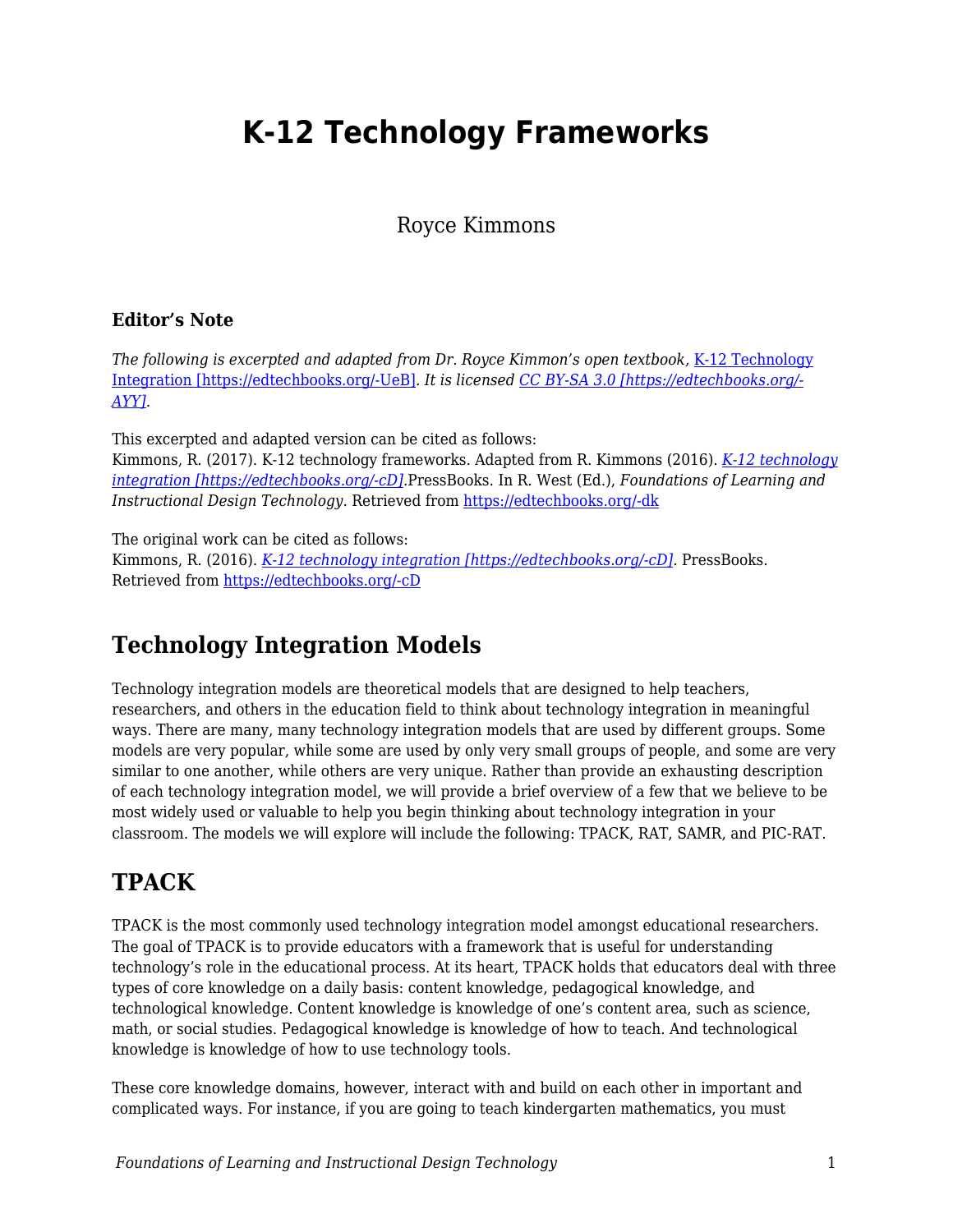understand both mathematics (i.e., content knowledge) and how to teach (i.e., pedagogical knowledge), but you must also understand the relationship between pedagogy and the content area. That is, you must understand how to teach mathematics, which is very different from teaching other subject areas, because the pedagogical strategies you use to teach mathematics will be specific to that content domain. When we merge content knowledge and pedagogical knowledge together, a hybrid domain emerges called pedagogical content knowledge. Pedagogical content knowledge includes knowledge about content and pedagogy, but it also includes the specific knowledge necessary to teach the specified content in a meaningful way.



Reproduced by permission of the publisher, © 2012 by tpack.org **Figure 1.** Technological Pedagogical Content Knowledge (TPACK).

TPACK goes on to explain that when we try to integrate technology into a classroom setting, we are not merely using technological knowledge, but rather, we are merging technological knowledge with pedagogical content knowledge to produce something new. TPACK or technological pedagogical content knowledge is the domain of knowledge wherein technology, pedagogy, and content meet to create a meaningful learning experience. From this, educators need to recognize that merely using technology in a classroom is not sufficient to produce truly meaningful technology integration. Rather, teachers must understand how technology, pedagogy, and content knowledge interact with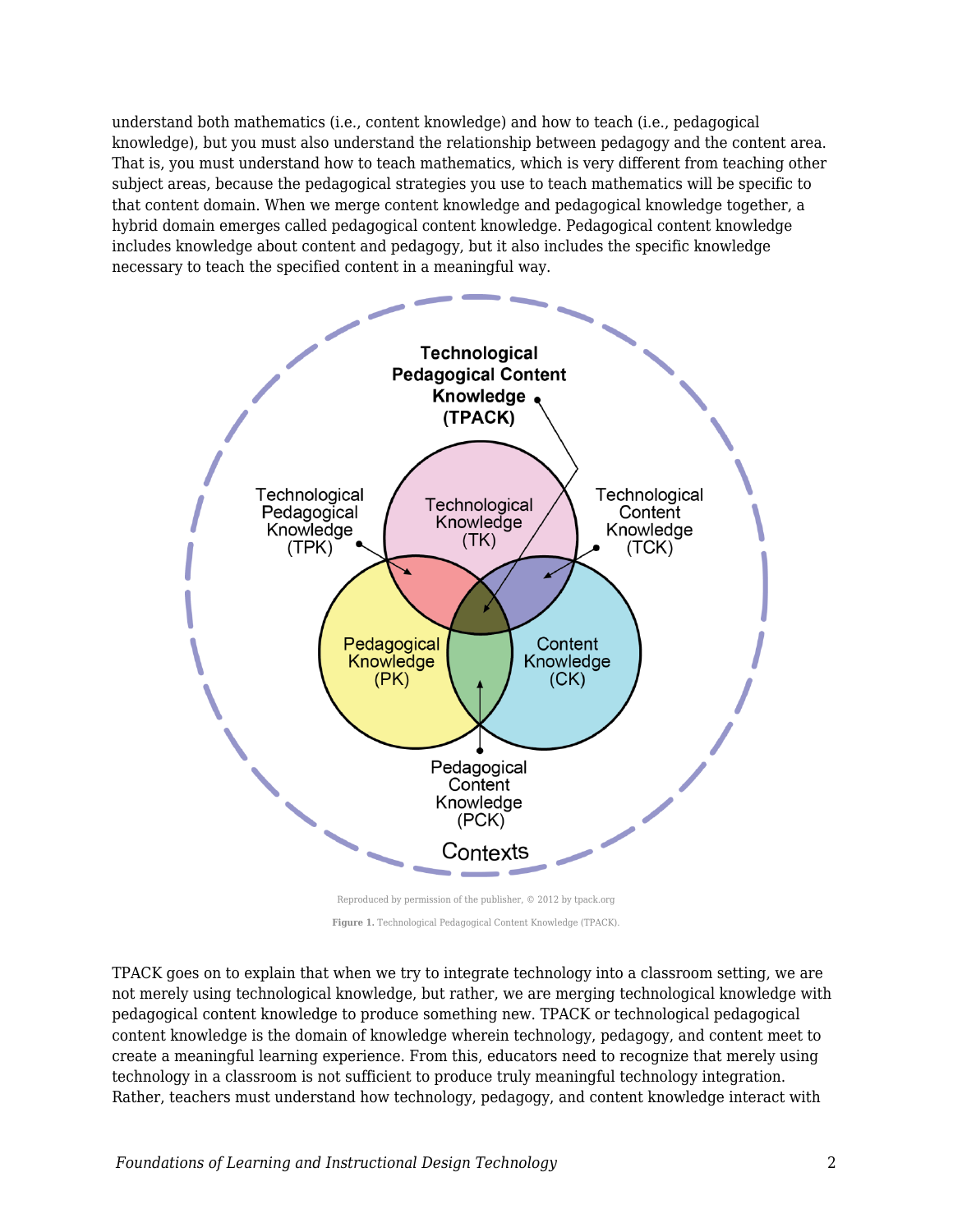one another to produce a learning experience that is meaningful for students in specific situations.

#### **RAT and SAMR**

RAT and SAMR are very similar technology integration models, though RAT has been used more often by researchers and SAMR has been used more often by teachers. Both of these models assume that the introduction of technology into a learning experience will have some effect on what is happening, and they try to help us understand what this effect is and how we should be using technology in meaningful ways.

RAT is an acronym for replace, amplify, and transform, and the model holds that when technology is used in a teaching setting, technology is used either to replace a traditional approach to teaching (without any discernible difference on student outcomes), to amplify the learning that was occurring, or to transform learning in ways that were not possible without the technology (Hughes, Thomas, & Scharber, 2006). Similarly, SAMR is an acronym for substitution, augmentation, modification, and redefinition (Puentedura, 2003). To compare it to RAT, substitution and replacement both deal with technology use that merely substitutes or replaces previous use with no functional improvement on efficiency. Redefinition and transformation both deal with technology use that empowers teachers and students to learn in new, previously impossible ways.

# **Replace ⇒ Substitution Amplify & Augmentation**<br>**Modification**  $$

**Figure 2.** RAT & SAMR

The difference between these two models rests in the center letters, wherein RAT's amplification is separated into two levels as SAMR's augmentation and modification. All of these levels deal with technology use that functionally improves what is happening in the classroom, but in the SAMR model, augmentation represents a small improvement, and modification represents a large improvement.

Both of these models are helpful for leading educators to consider the question: What effect is using the technology having on my practice? If the technology is merely replacing or substituting previous practice, then it is a less meaningful use of technology, whereas technology use that transforms or redefines classroom practice is considered to be more valuable.

## **PICRAT**

Building off of the ideas presented in the models above, we will now provide one final model that may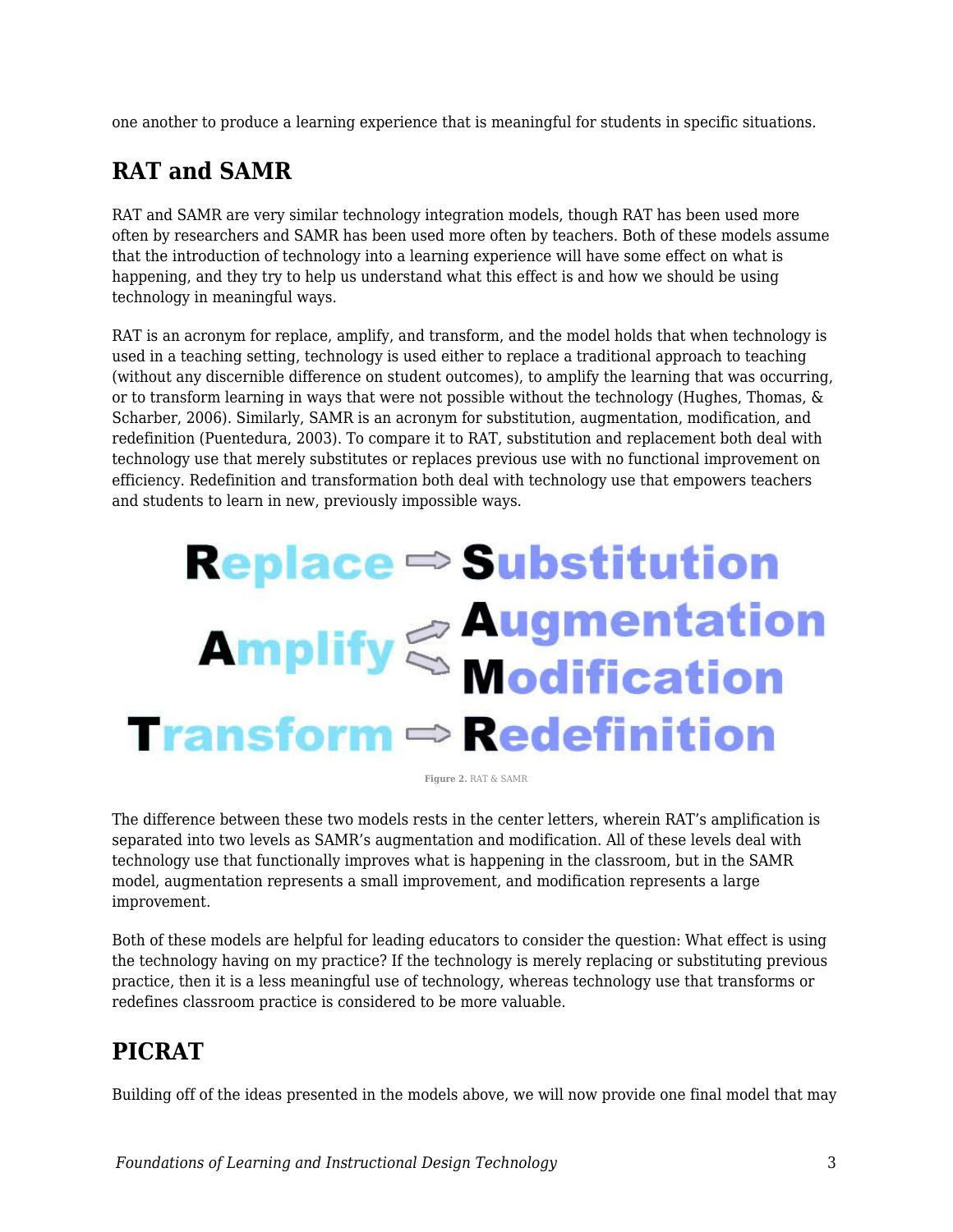serve as a helpful starting point for teachers to begin thinking about technology integration. PIC-RAT assumes that there are two foundational questions that teachers must ask about any technology use in their classrooms:

- 1. What is the students' relationship to the technology? (PIC: Passive, Interactive, Creative)
- 2. How is the teacher's use of technology influencing traditional practice? (RAT: Replace, Amplify, Transform; cf. Hughes, Thomas, & Scharber, 2006)

The provided illustration maps these two questions on a two-dimensional grid, and by answering these two questions, teachers can get a sense for where any particular practice falls.



For instance, if a history teacher shifts from writing class notes on a chalkboard to providing these notes in a PowerPoint presentation, this would likely be categorized in the bottom-left (PR) section of the grid, because the teacher is using the technology to merely replace a traditional practice, and the students are passively taking notes on what they see. In contrast, if an English teacher guides students in developing a creative writing blog, which they use to elicit feedback from peers, parents, and the online community on their short stories, this would likely be categorized in the top-right (CT) section, because the teacher is using the technology to transform the practice to do something that would have been impossible without the technology, and the students are using the technology as a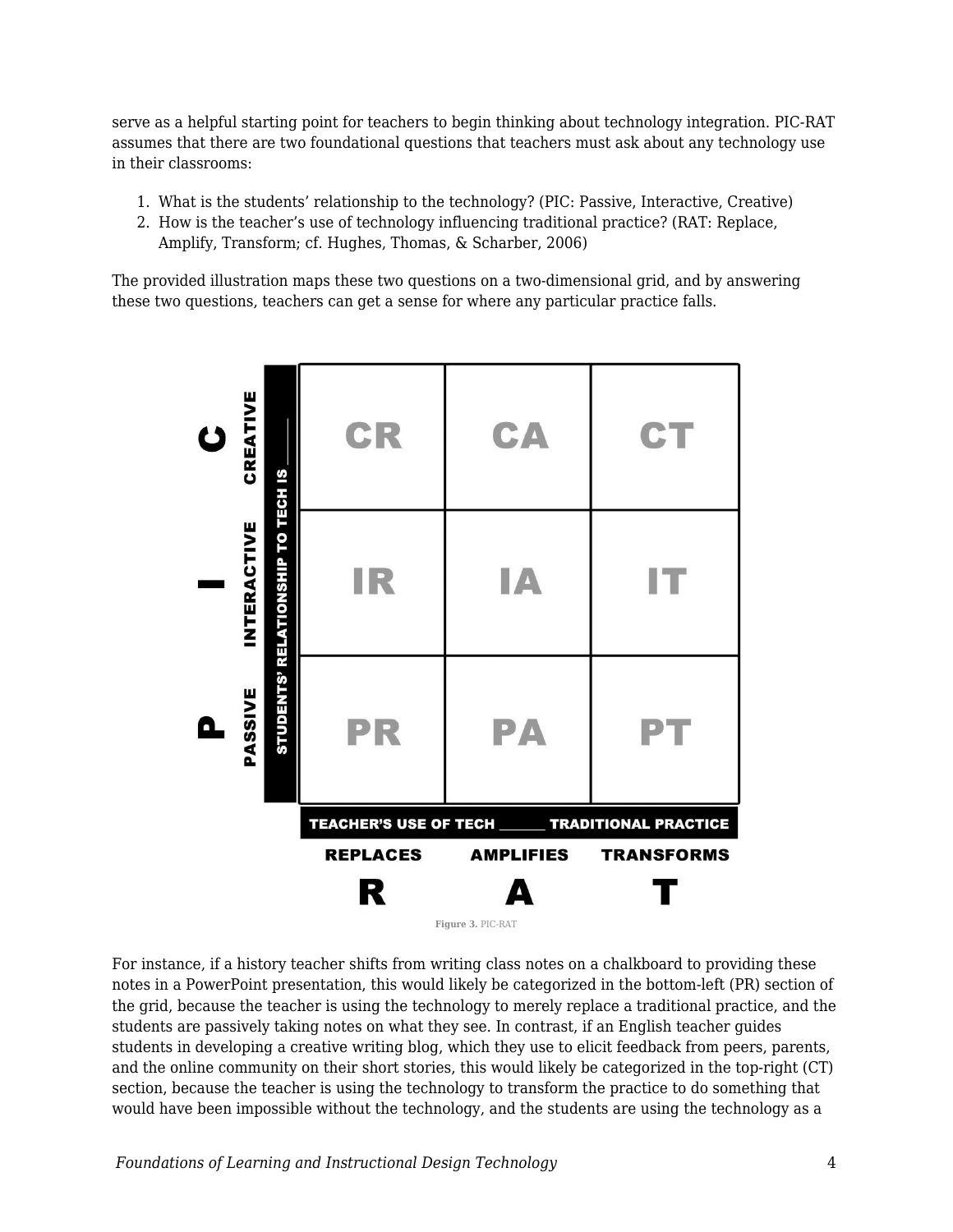tool for creation.

Experience has shown that as teachers begin using technologies in their classrooms, they will typically begin doing so in a manner that falls closer to the bottom-left of the grid. However, many of the most exciting and valuable uses of technology for teaching rest firmly in the top-most and rightmost sections of this grid. For this reason, teachers need to be encouraged to evolve their practice to continually move from the bottom-left (PR) to the top-right (CT) of the grid.

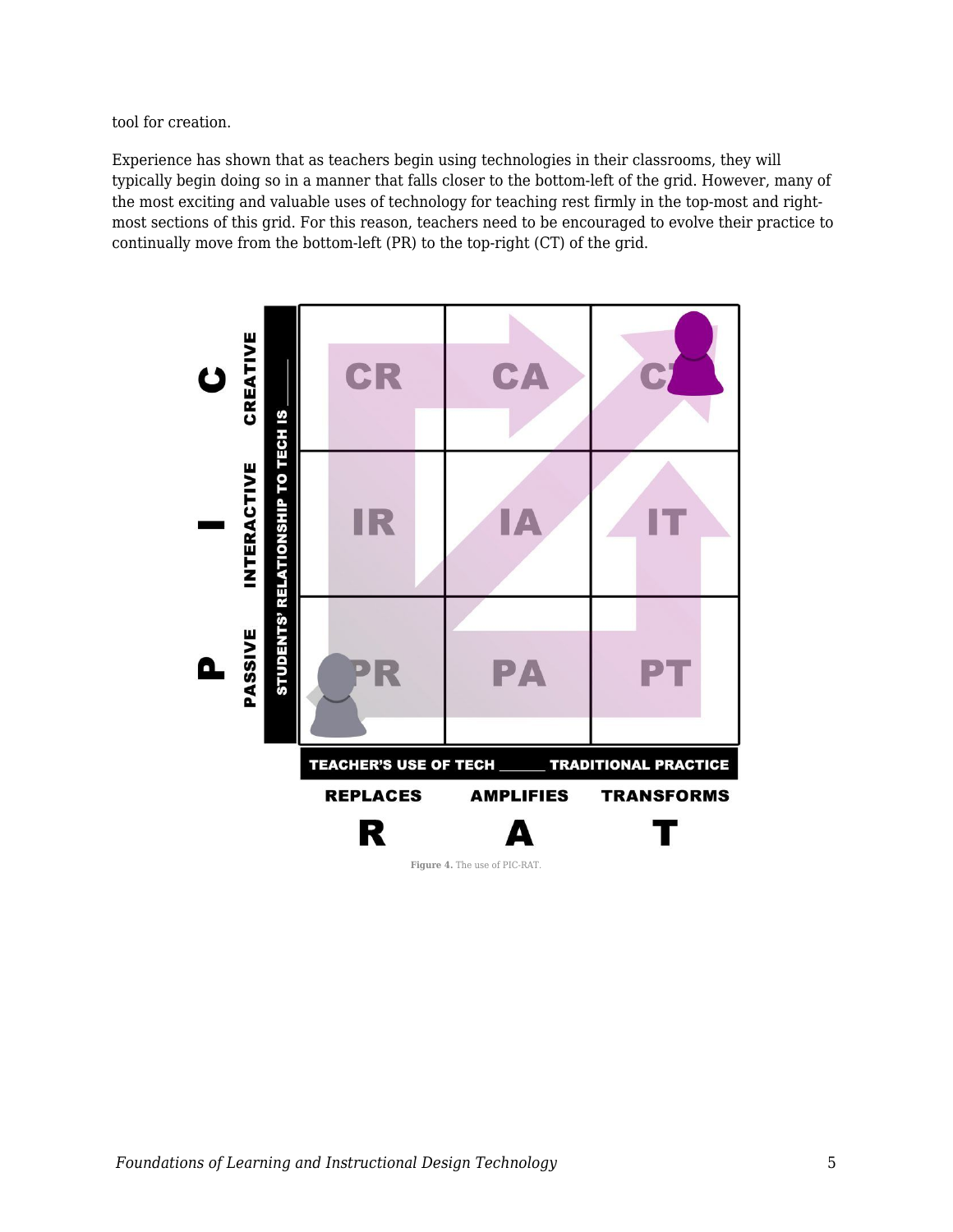#### **Further Resource**

For more information on the PIC-RAT model, please view [this video \[https://youtu.be/bfvuG620Bto\],](https://youtu.be/bfvuG620Bto) scripted by Dr. Kimmons and Dr. Richard E. West of Brigham Young University.



[Watch on YouTube https://edtechbooks.org/-Ki](https://www.youtube.com/embed/bfvuG620Bto?autoplay=1&rel=0&showinfo=0&modestbranding=1)



Please complete this short survey to provide feedback on this chapter: <http://bit.ly/TechnologyFrameworks>